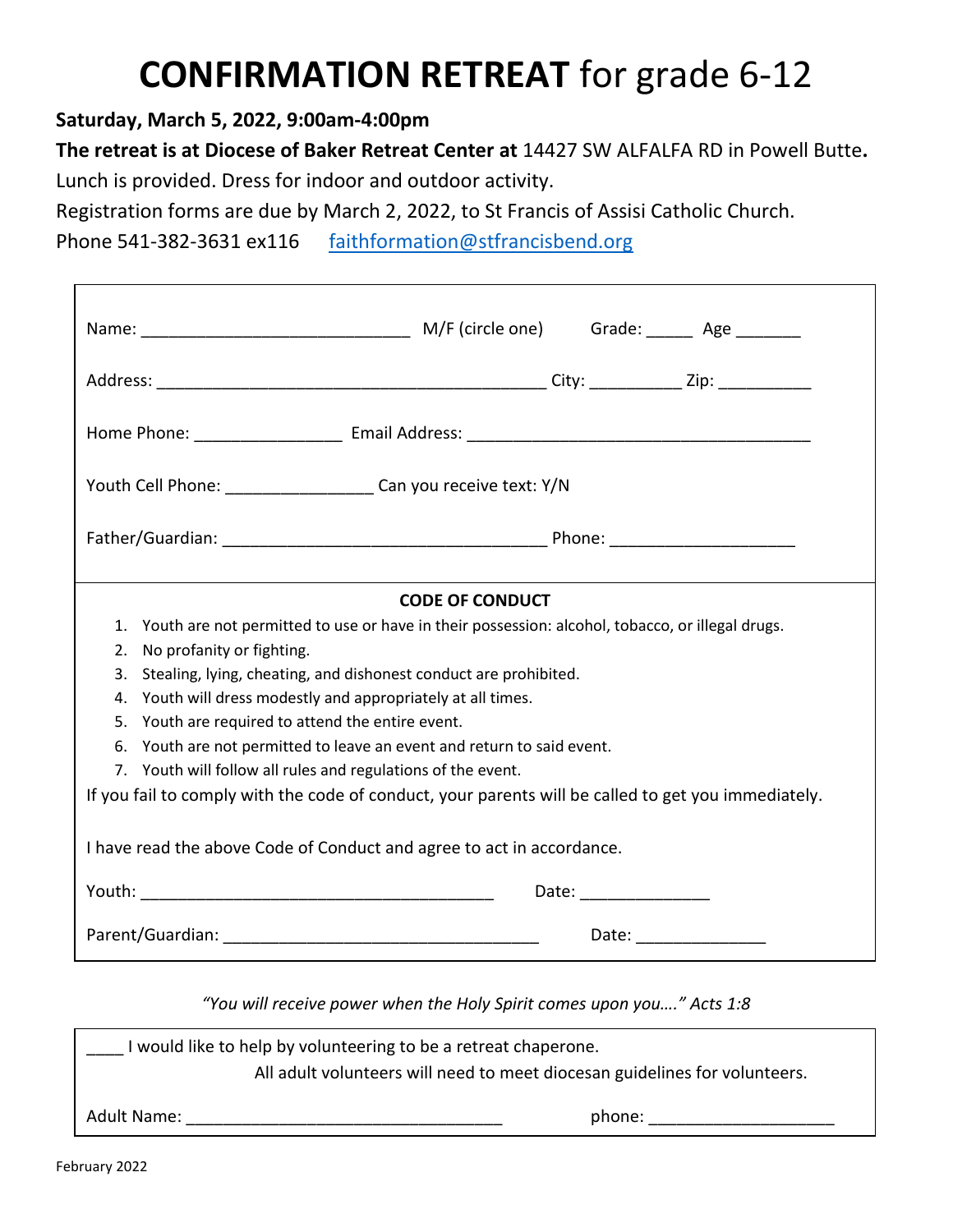# **RETIRO DE CONFIRMACIÓN** para los grados 6-12

### **Sábado, 5 de marzo de 2022, 9:00 am-4:00 pm**

En el **Centro de Retiros de la Diócesis** 14427 SW ALFALFA RD in Powell Butte**.** 

Se proporciona almuerzo. Vístase para la actividad interior y exterior.

El formulario de inscripción debe entregarse antes del 2 de marzo de 2022, a Iglesia Católica

de San Francisco de Asís. Teléfono 541-382-3631 ex116 [faithformation@stfrancisbend.org](mailto:faithformation@stfrancisbend.org)

|                                                                                                   | CÓDIGO DE CONDUCTA                                                                                                                                                |  |  |  |
|---------------------------------------------------------------------------------------------------|-------------------------------------------------------------------------------------------------------------------------------------------------------------------|--|--|--|
| 1. Los jóvenes no pueden usar o tener en su poder: alcohol, tabaco o drogas ilegales.             |                                                                                                                                                                   |  |  |  |
| 2. Sin blasfemias ni peleas.                                                                      |                                                                                                                                                                   |  |  |  |
|                                                                                                   | 3. Robar, mentir, hacer trampa y conducta deshonesta están prohibidos.                                                                                            |  |  |  |
|                                                                                                   | 4. Los jóvenes se vestirán modesta y apropiadamente en todo momento.                                                                                              |  |  |  |
| 5. Se requiere que los jóvenes asistan a todo el evento.                                          |                                                                                                                                                                   |  |  |  |
| 6. Los jóvenes no pueden salir de un evento y regresar a dicho evento.                            |                                                                                                                                                                   |  |  |  |
| 7. Los jóvenes seguirán todas las reglas y regulaciones del evento.                               |                                                                                                                                                                   |  |  |  |
| Si no cumple con el código de conducta, se llamará a sus padres para que lo reciban de inmediato. |                                                                                                                                                                   |  |  |  |
| He leído el Código de conducta anterior y acepto actuar de acuerdo.                               |                                                                                                                                                                   |  |  |  |
|                                                                                                   |                                                                                                                                                                   |  |  |  |
|                                                                                                   |                                                                                                                                                                   |  |  |  |
|                                                                                                   | "Recibirás poder cuando el Espíritu Santo venga sobre ti " Hechos 1: 8                                                                                            |  |  |  |
|                                                                                                   | Me gustaría ayudar siendo voluntario para ser un chaperón de retiro.<br>Todos los voluntarios adultos deberán cumplir con las pautas diocesanas para voluntarios. |  |  |  |

Nombre de adulto: \_\_\_\_\_\_\_\_\_\_\_\_\_\_\_\_\_\_\_\_\_\_\_\_\_\_\_\_\_\_\_\_\_\_\_\_\_\_ Teléfono: \_\_\_\_\_\_\_\_\_\_\_\_\_\_\_\_\_\_\_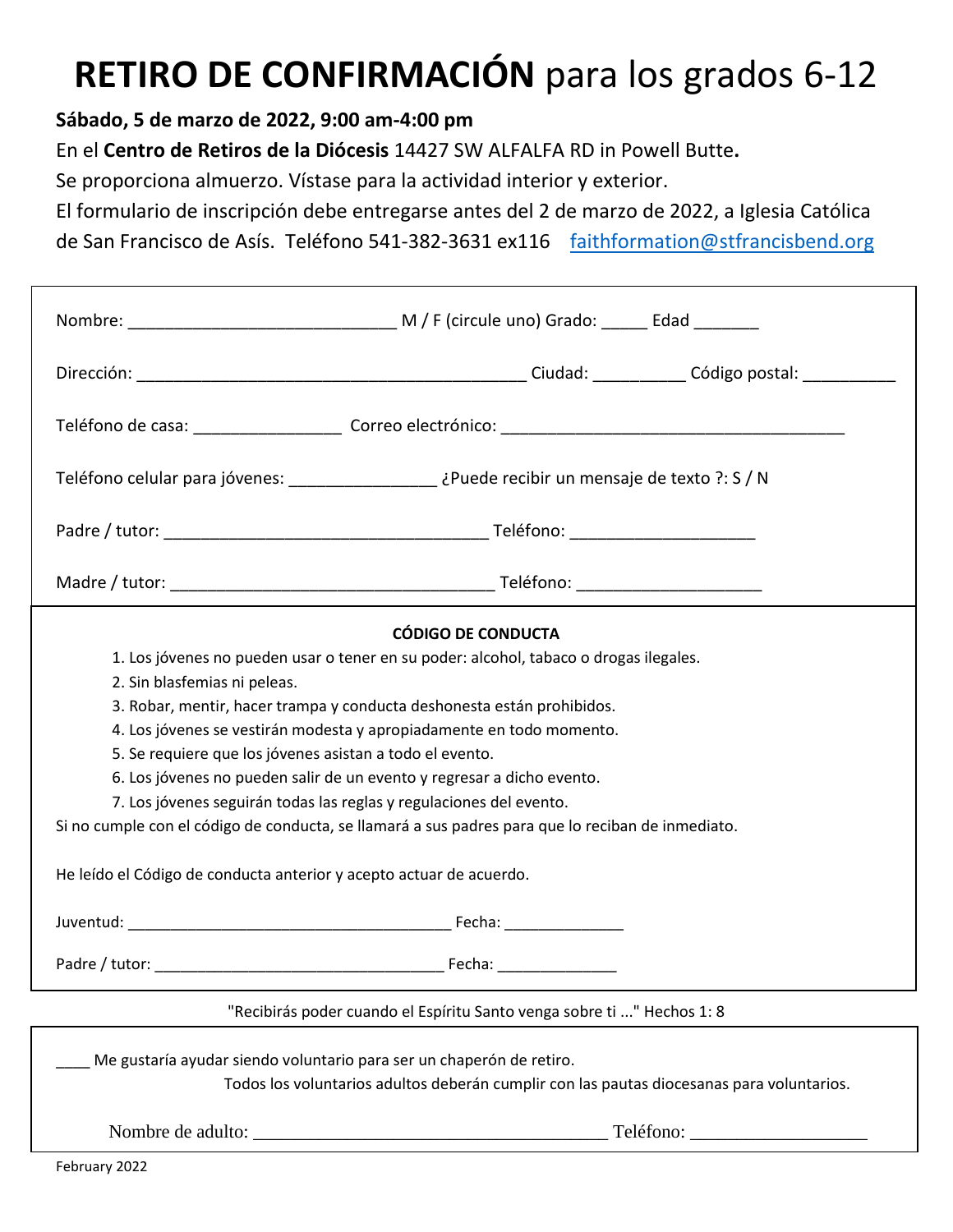## **AUTHORIZATION FOR EMERGENCY MEDICAL TREATMENT AND RELEASE OF ALL CLAIMS**

If not available in an emergency, please notify

|                                                                          | Phone Relationship Phone Phone                                                                                                                                                                                                                                                                                                                                                                                                                             |  |
|--------------------------------------------------------------------------|------------------------------------------------------------------------------------------------------------------------------------------------------------------------------------------------------------------------------------------------------------------------------------------------------------------------------------------------------------------------------------------------------------------------------------------------------------|--|
| surgery                                                                  | I give my consent for the administration of any emergency treatment deemed necessary by a registered nurse,<br>a licensed physician or dentist; and the transfer of the minor to any hospital reasonably accessible when<br>medically necessary. This authorization does not cover major surgery unless the medical opinion of two other<br>licensed physicians concurring in the necessity for such surgery are obtained prior to the performance of such |  |
|                                                                          |                                                                                                                                                                                                                                                                                                                                                                                                                                                            |  |
| Do you carry medical/hospital insurance? Yes No If yes, please indicate: |                                                                                                                                                                                                                                                                                                                                                                                                                                                            |  |
|                                                                          |                                                                                                                                                                                                                                                                                                                                                                                                                                                            |  |
|                                                                          |                                                                                                                                                                                                                                                                                                                                                                                                                                                            |  |
|                                                                          |                                                                                                                                                                                                                                                                                                                                                                                                                                                            |  |
|                                                                          |                                                                                                                                                                                                                                                                                                                                                                                                                                                            |  |
| Disability/Chronic Illness <b>Example 2</b>                              |                                                                                                                                                                                                                                                                                                                                                                                                                                                            |  |

Is youth taking medication prescribed by a physician now? Yes No If so, please list all medications prescribed, the size of dose, and when it is to be taken.

#### **PARENTAL RELEASE FOR PARISH ACTIVITIES**

In Consideration of the permission granted to the above named by St. Francis of Assisi Parish to Participate in **Confirmation Retreat 2022 on March 5, 2022**. I hereby release the Bishop of the Diocese of Baker, the Diocese of Baker, St. Francis of Assisi Parish, its agents and employees from all action causes of actions, or damages claims, demands which I, my heirs, executors, administrators, or assigns may have against the Diocese of Baker and other above described parties, for all personnel injuries or to other claims for relief known or unknown which said child or ward has or may incur by participating in the above described activity/event and which normally occur as an assumed risk of participating in said activity or activities. I agree to compensate the parish, its officers, directors and agents and the Diocese of Baker, its employees and agents and chaperones, or representative associated with the event for reasonable attorney's fees and expenses which may incur in any action brought against them as a result of such injury or damage, unless such claim arises from the negligence of the parish/diocese.

I give my permission for my child's image to appear on the parish or diocese website, news bulletin or in future publications of the parish or diocese.

I, the undersigned, have read this release and understand all its terms. I execute it voluntarily and with full knowledge of its significance.

#### **PARENT OR ADULT GUARDIAN's SIGNATURE:\_\_\_\_\_\_\_\_\_\_\_\_\_\_\_\_\_\_\_\_\_\_\_\_\_\_\_\_\_\_\_\_\_\_\_\_\_ Date \_\_\_\_\_\_\_**